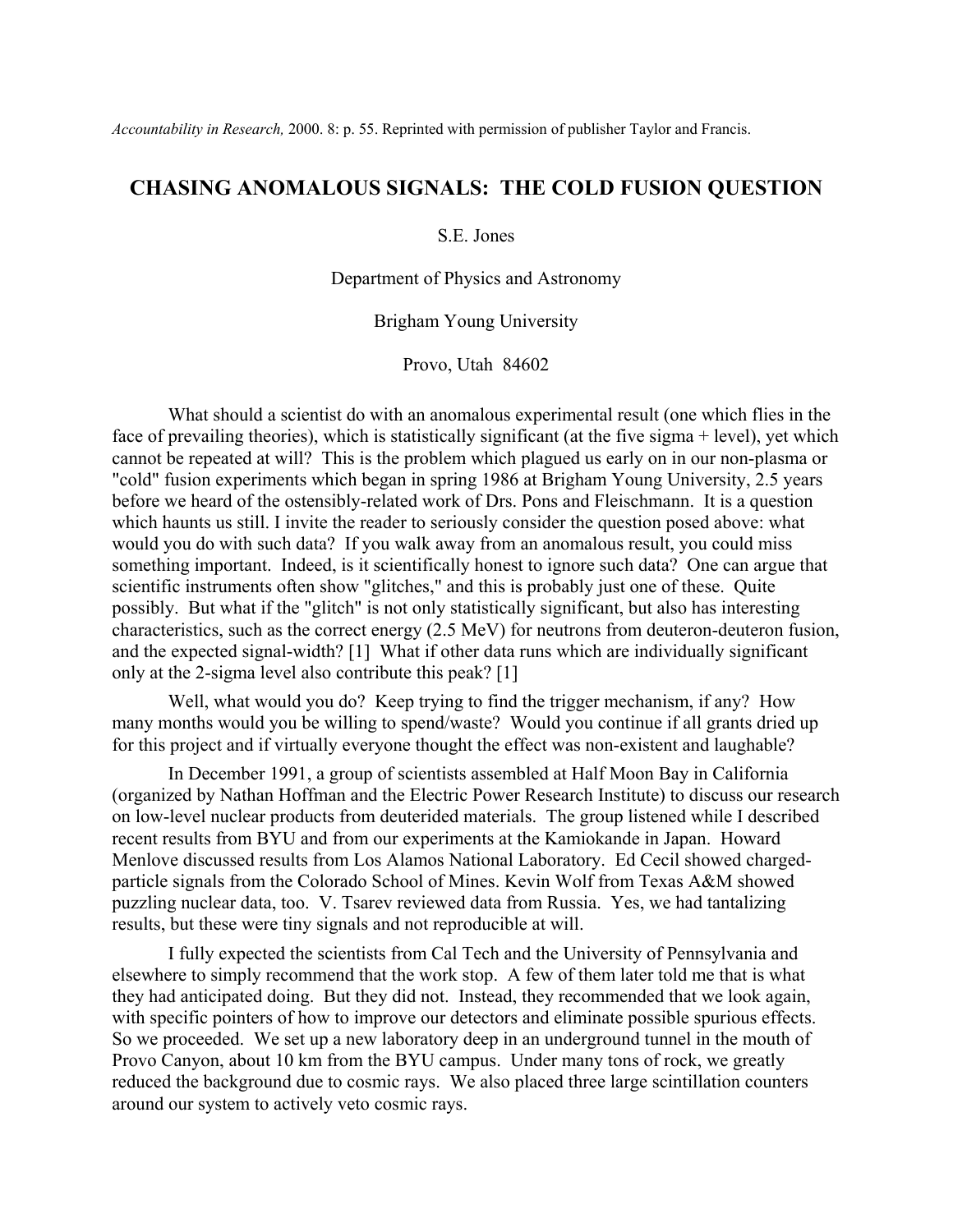The primary detector involved sixteen helium-3-filled proportional counter tubes in four groups of 4 counters each. The idea behind this segmentation was that the distribution of neutrons ought to be isotropic from real events and this would be testable given sufficient statistics. On the other hand, a spurious "burst" of neutrons would likely show up in just one segment of the detector.

 Inside this detector we placed a plastic-scintillator core viewed by a photomultiplier tube. Fast neutrons from the sample often generate a recoil proton in the plastic, generating scintillations viewed by the fast PMT. We required a delayed coincidence between the prompt scintillator pulse and the neutron-capture signal from a 3He-tube. Background is thereby reduced to about 0.7 counts per hour while the 2.5-MeV-detection efficiency is about 9%. The good neutron detection efficiency coupled with low background is comparable to the best in the world, that of the Kamiokande detector (which is now dedicated to neutrino detection).

 Following the advice of Al Mann and Charles Barnes, we also digitized all signals using a LeCroy fast-waveform digitizer, so that we retain pulse-shape information as well as timing between pulses. Pulse-shape analysis permits excellent noise rejection, along with giving neutron-energy information from the prompt plastic scintillator pulses. By rejecting events having small or no scintillator pulses, we strongly discriminate against slow neutrons. This background-reducing feature is not available to most detectors, including the Kamiokande and BF3 detectors.

 We were ready. Right away, we found large "bursts" that were in fact spurious. The characteristic of these "bursts" is that the signals all appear in the same quadrant of the 3-Helium detector, while nothing is seen at all in the plastic scintillator. With the help of Howard Menlove, we determined that these large multiplicity "events" are caused by high-voltage breakdown in the standard electronics of this 3He-type detector. The "events" are spurious. The Los Alamos detectors of this type are susceptible to this problem, and generally do not have the segmentation necessary to reveal the spurious nature of the signals. Our previous claims to "neutron burst from cold fusion" were retracted. [2] Ouch.

We were glad to have learned a valuable lesson: if you are going to chase an anomalous signal, you had better use the best detectors possible!

 It never ceases to amaze me how many workers in the "field of cold fusion" persist in using crude instruments which are likely to give misleading "signals". Some researchers continue to use x-ray films instead of x-ray spectrometers, helium or tritium gas sampling instead of charged-particle spectrometers, geiger counters rather than silicon or germanium detectors, and neutron survey meters instead of sensitive neutron detectors such as described above. It is disquieting that some researchers select open electrolytic cells over closed cells, and excessively long sampling intervals (e.g., 5-minute sampling intervals for input voltage used by Pons and Fleischmann in calculating excess heat over a 10-minute boiling period [3]).

 It is high time to strongly question claims of cold fusion based on crude techniques and to demand tests at a rigorous scientific- proof level. Compelling evidence requires use of the best instruments available, incorporating fast data-sampling and digitization methods, for instance. Different detectors must give signals which agree quantitatively. A real signal will be capable of scaling, and should not shrink as background levels are reduced. Otherwise, the researcher may well be chasing noise, and probably making noise as well. (Hyping questionable results in the